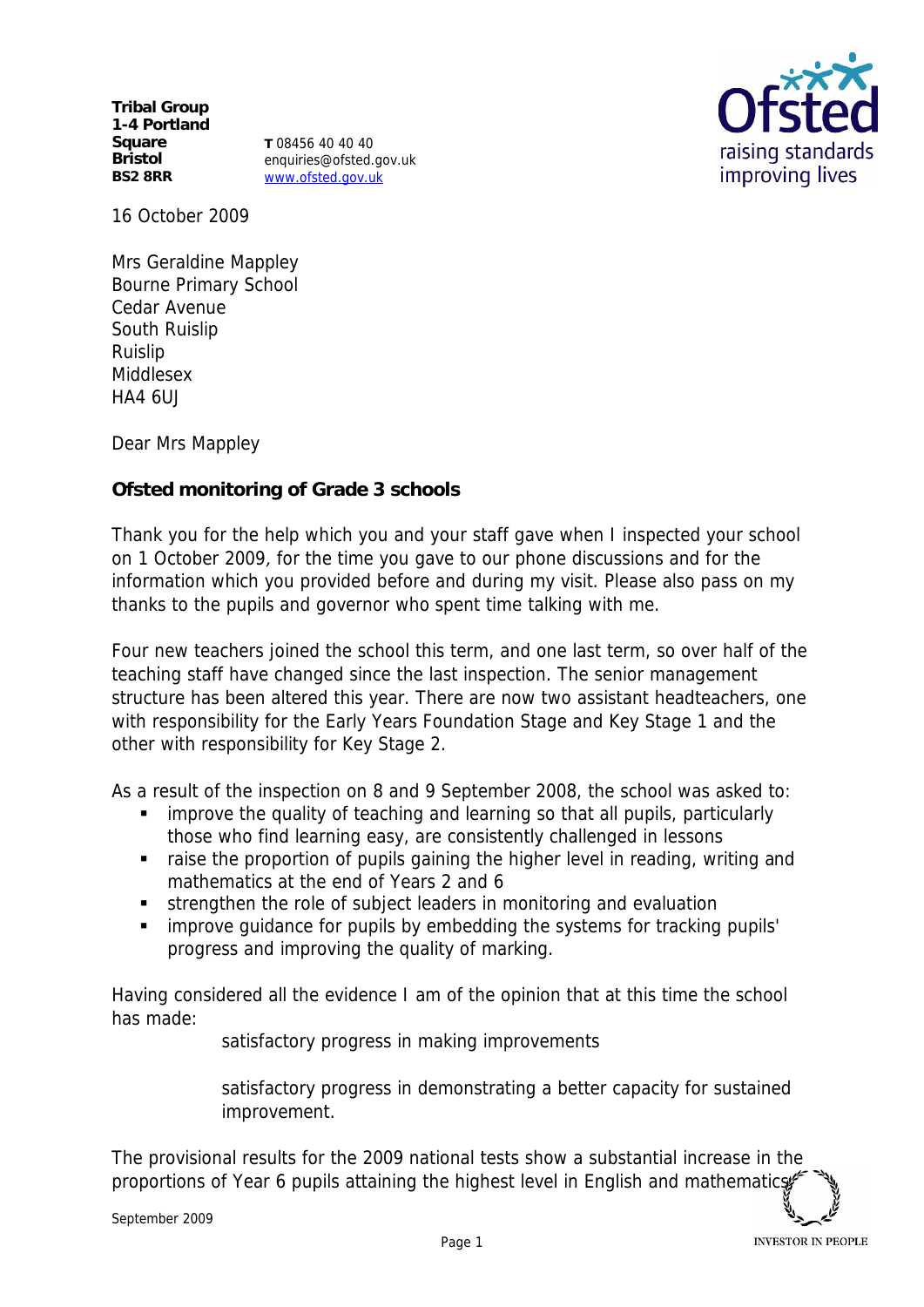

bringing them closer to the two thirds that attained the highest level in science. These results are higher than the national average in each subject. They represent an overall improvement in Year 6 attainment since the last inspection and a substantial increase in pupils' progress between Years 2 and 6.

The 2009 national assessments for Year 2 show broadly average attainment. Since the last inspection, girls' attainment has improved but boys' attainment has slipped, with fewer than average reaching the higher levels. The 2009 assessments at the end of Reception show a drop since 2008 in some areas, particularly communication, language and literacy. The school has rightly identified a need to improve early literacy provision and has put in place appropriate curricular changes and intervention, but it is too early for them to have had impact.

The school's targets for attainment were met, although some were insufficiently challenging.

Last year, the school focused successfully on improving achievement in Year 6. It was not at the same time able to address as concertedly pupils' attainment in Year 2. However, you and the governors took well-planned steps that have reorganised staffing for this year in a suitable way to provide better progression from Nursery to Year 2. The new staff team is working well together, with shared enthusiasm to bring about improvement.

The teaching I observed jointly with you was satisfactory and included good elements. Teachers recognise well the need to extend high attainers, but do not consistently provide sufficiently challenging activities for them. Pupils say they enjoy lessons but sometimes find the work too easy. The lesson observations made by leaders last year identified some aptly focused areas for development, but activities to pinpoint such areas and support associated improvement for current staff have not yet taken place this term.

Following the last inspection, subject leaders monitored pupils' work and performance to inform evaluative reports they produced about provision and pupils' achievement. Some of their findings contributed to appropriate actions being included in the latest school development plan. However, the style and quality of evaluation were variable. This year there are new post holders for almost all subjects. While management time has been set aside for them, it is too soon for them to have become involved in monitoring and evaluation.

Leaders and class teachers are increasingly effectively using records of each pupil's attainment each term in writing and mathematics to identify those who need extra support and to target intervention appropriately. Every pupil's progress is evaluated carefully against the high expectations the school sets for each term, as is the overall progress of the group of higher attainers. Sometimes the progress for separate terms is not aggregated on the records; the tracking system does not conveniently inform the longer view by including an annual target for each pupil or